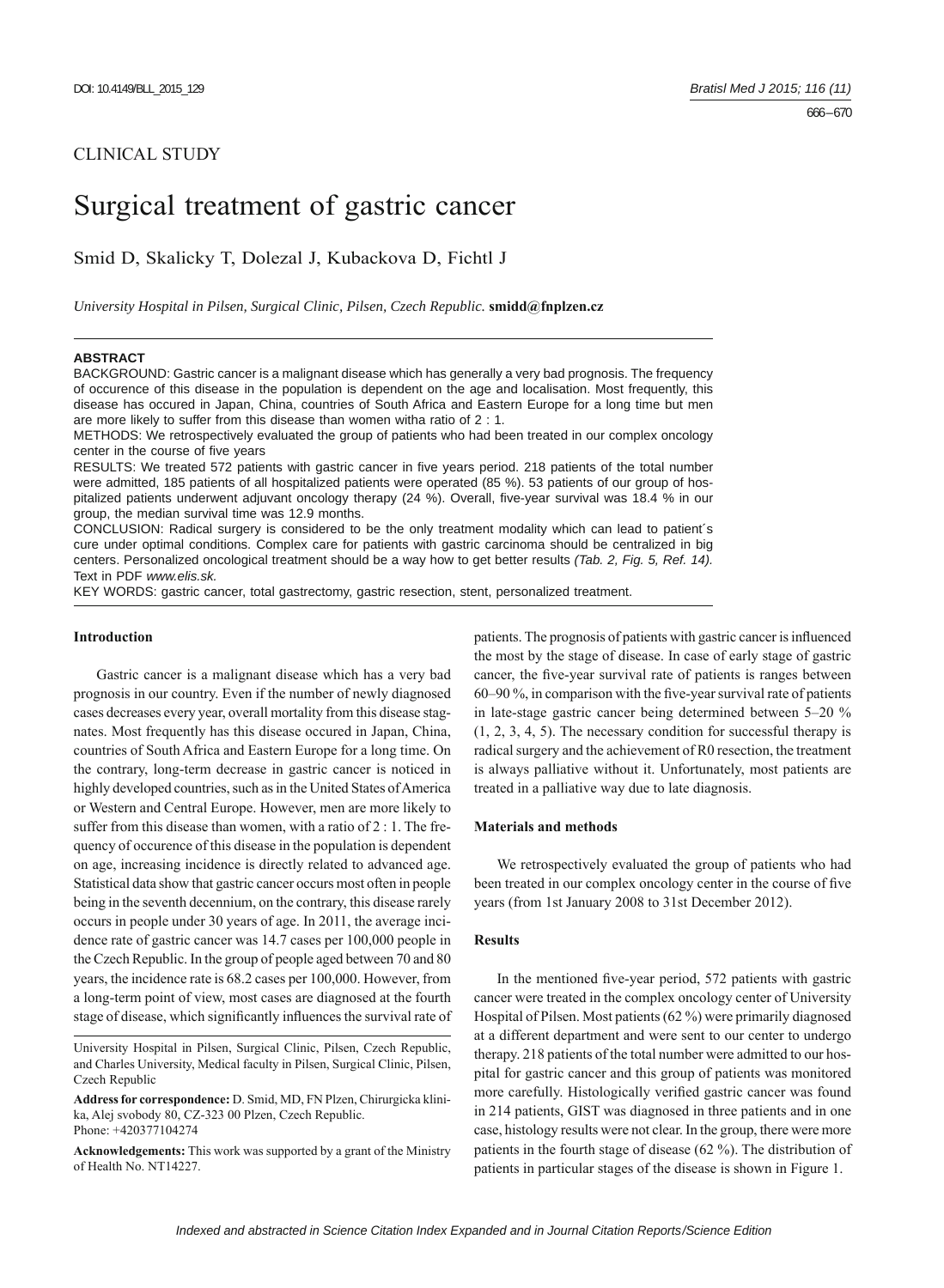

**Fig. 1. Distribution of patients according to the clinical stage of the disease.**



**Fig. 2. Time to progression of the disease according to the stage of the disease.**



**Fig. 3. Overall survival depending on the stage of the disease.**

No patient of our group underwent neoadjuvant oncological therapy. 185 patients of all hospitalized ones were operated (85 %), subtotal gastrectomy was performed in 64 patients of them (35 %) and 60 patients (32 %) underwent total gastrectomy with following Roux-en-Y digestive tract reconstruction. Block resection was

performed in five cases  $(3\%)$ . Within all radical performances, we commonly perform lymphadenectomy encompassing the compartment of D1 and D2. Due to the advanced stage of the disease, only exploratory laparotomy was done in 45 patients (24 %) and in 11 cases (6 %) gastroenteroanastomosis was performed. We inserted 52 stents in total, which was primary surgery in 32 cases (15 %). In remaining cases, we solved the recurrence of the disease, i.e. rehospitalization. 53 patients out of our group of hospitalized patients underwent subsequent oncological therapy  $(24 \%)$ . Overall fiveyear survival was 18.4 % in our group, the median survival time was 12.9 months. Progression free survival and overall survival depending on the stage of disease can be found in Figures 2 and 3.

Overall survival and time to progression of the disease depending on the type of performance are shown in Figures 4 and 5.

Postoperative complications occured in 32 patients (17 %), there was an accumulation of complications observed in some pa-



**Fig. 4. Overall survival depending on the type of performance.**



**Fig. 5. Time to progression of the disease depending on the type of performance.**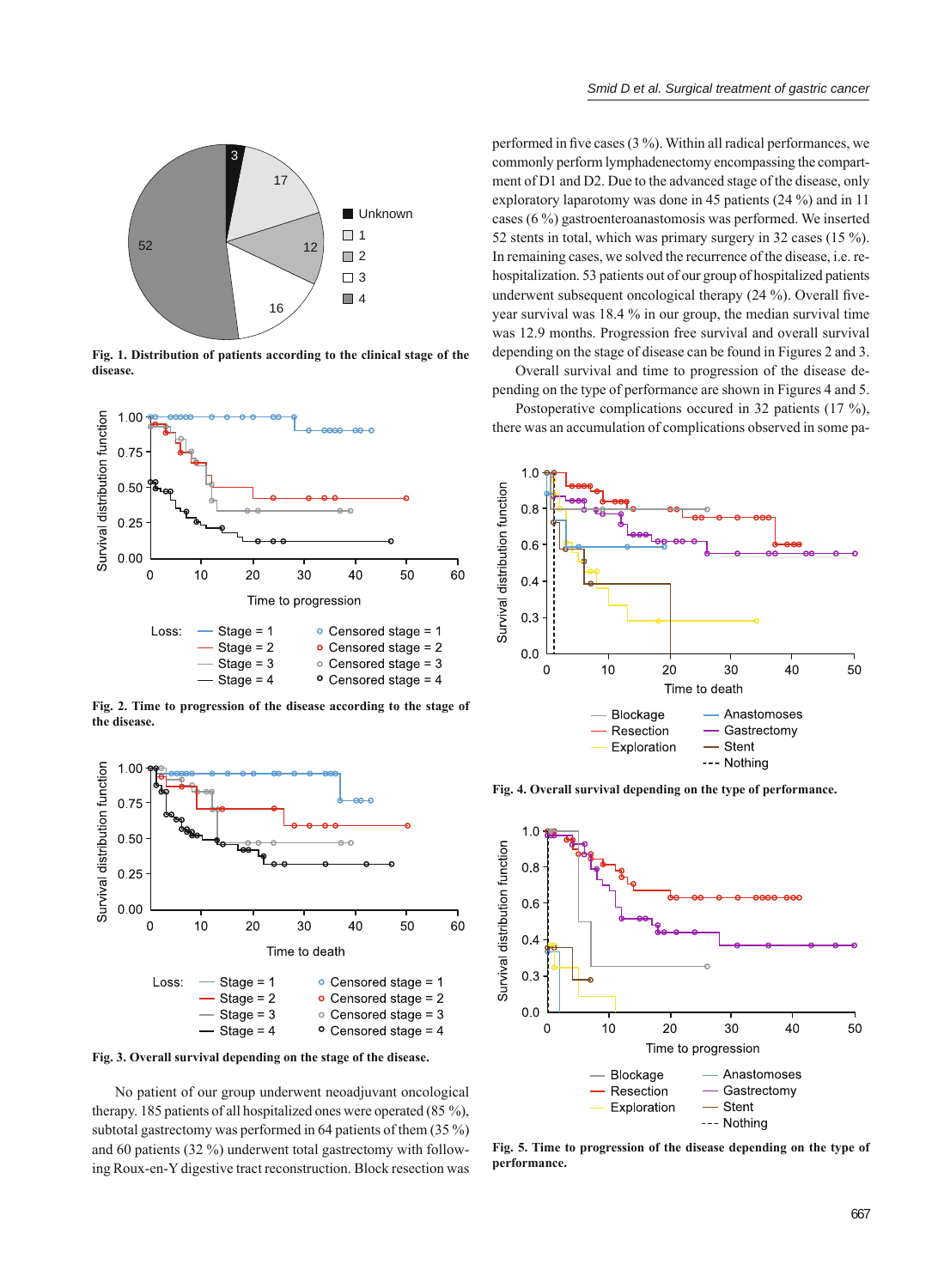666 – 670

#### **Tab. 1. Postoperative complications.**

| Complication            | Cases |
|-------------------------|-------|
| anastomosis leak        | 9     |
| intraabdominal absces   |       |
| laparotomy dehiscence   |       |
| surgical site infection | 13    |
| acute pancreatitis      |       |
| bronchopneumonia        | 12    |
| cardiac failure         |       |
| pulmonary embolism      |       |
| uroinfection            | 9     |
| another                 |       |

tients. 30-day-mortality was 3 % in the group of operated patients. The number of complications is listed in Table 1.

# **Discussion**

In spite of constantly developing methods for the diagnosis and treatment, gastric cancer is a serious problem which ranks among the most common tumors in humans all over the world. From a global point of view, it is necessary to distinguish countries of the east part of the world from Europe and the U.S.A. Here are some reasons for that. The main one is an efficient and functioning screening programme which is implemented in China and Japan as well as in some parts of Korea. Owing to this, the disease is early diagnosed, which makes results of treatment better. In the U.S.A. and Europe, there has been no screening programme so far and that is why gastric cancer has been diagnosed in an ad-

#### **Tab. 2. Chemotherapy modes.**

vanced stage of the disease very often for a longer time, which corresponds with its bad prognosis. The repeated studies clearly proved the cost benefit of screening programmes for gastric cancer but despite that these are not globally put into common practice. Another reason is a different body constitution of the population (BMI), which influences the surgeon's possibilities. And last but not least, different charasteristics of the tumor are also discussed. However, this is still a topic of many studies. In spite of the progress and implementation of new oncological preparations, survival rate of patients with gastric cancer has not been improved(4, 5, 6, 7, 8). Therefore, one should take account of the fact that early diagnosis of the disease and radical treatment surgery are decisive factors affecting the patient´s prognosis. In case of an endoscopic examination, we use various methods to highlight mucosal changes, which make the diagnosis easier. These are contour reagens – rinse in 1 % acetic acid, chromoendoscopy (dyeing of the gastric mucosa with methylene blue solution, Lugol´s solution or Indigo carmine) or Narrow band imaging (special light filtres highlighting the network of capillaries, which makes the detection of small-sized focuses easier). Tissue samples from various pathological focuses are taken for granted, at least three samples are required (7, 8). Nowadays, we cannot say any more there is always a need to perform a surgical operation in patients with gastric carcinoma. In cases of an early diagnosis, the method of choice is endoscopic surgery. However, the main condition is the fact that the infiltration does not exceed the muscularis mucosae layer. In accordance with the depth of the invasion, we can select either endoscopic mucosectomy or endoscopic submucosal dis-

| <b>ECF</b><br>Epirubicin 50 mg/m <sup>2</sup> single dose D1<br>Cisplatina 60 mg/m <sup>2</sup> single dose D1<br>5-Fluorouracil 200 mg/m <sup>2</sup> daily for 21 days<br>repeat from 22th day, 8 cycles | <b>ECX</b><br>Epirubicin 50 mg/m <sup>2</sup> single dose D1<br>Cisplatina 60 mg/m <sup>2</sup> single dose D1<br>Capecitabin $625/m^2p.o.$ twice a day for 21 days                                  |
|------------------------------------------------------------------------------------------------------------------------------------------------------------------------------------------------------------|------------------------------------------------------------------------------------------------------------------------------------------------------------------------------------------------------|
| <b>FUFA</b><br>Leukovorin 20 mg/m <sup>2</sup> single dose D1-D5<br>5-Fluorouracil 425 mg/m <sup>2</sup> single dose D1-D5<br>repeat from 29th day                                                         | <b>FAM</b><br>5-Fluorouracil 600 mg/m <sup>2</sup> D1+D8<br>Doxorubicin 30 mg/m <sup>2</sup> D1<br>Mitomycin C 10 mg single dose D1<br>repeat from 29th day                                          |
| <b>DCF</b><br>Docetaxel $75 \text{ mg/m}^2$ single dose D1<br>Cisplatina 75 mg/m <sup>2</sup> single dose D1<br>5-Fluorouracil 300 mg/m <sup>2</sup> daily D1-D14<br>repeat from 22th day, 8 cycles        | <b>EOX</b><br>Epirubicin 50 mg/m <sup>2</sup> single dose D1<br>Oxaliplatina 130 mg/m <sup>2</sup> D1<br>Capecitabin 625 mg/m <sup>2</sup> p.o. twice a day D1-D21<br>repeat from 22th day, 8 cycles |
| $AVA + CPT-11+C$ isDDP<br>Avastin 15 mg/kg D1<br>Irinotecan 65 mg/m <sup>2</sup> D1+D8<br>Cisplatina 30 mg/m <sup>2</sup> D1+D8<br>repeat from 22th day                                                    | <b>ELF</b><br>Etoposid 120 mg/m <sup>2</sup> D1-D3<br>Leukovorin 300 mg/m <sup>2</sup> D1-D3<br>5-Fluorouracil 500 mg/m <sup>2</sup> D1-D3<br>repeat from 22th or 29th day                           |
| <b>TCP-B</b><br>Avastin 10 mg/kg D1<br>Docetaxel 30 mg/m <sup>2</sup> D1+D8<br>Irinotecan 50 mg/m <sup>2</sup> D1+D8<br>Cisplatina 25 mg/m <sup>2</sup> D1+D8<br>repeat from 22th day                      |                                                                                                                                                                                                      |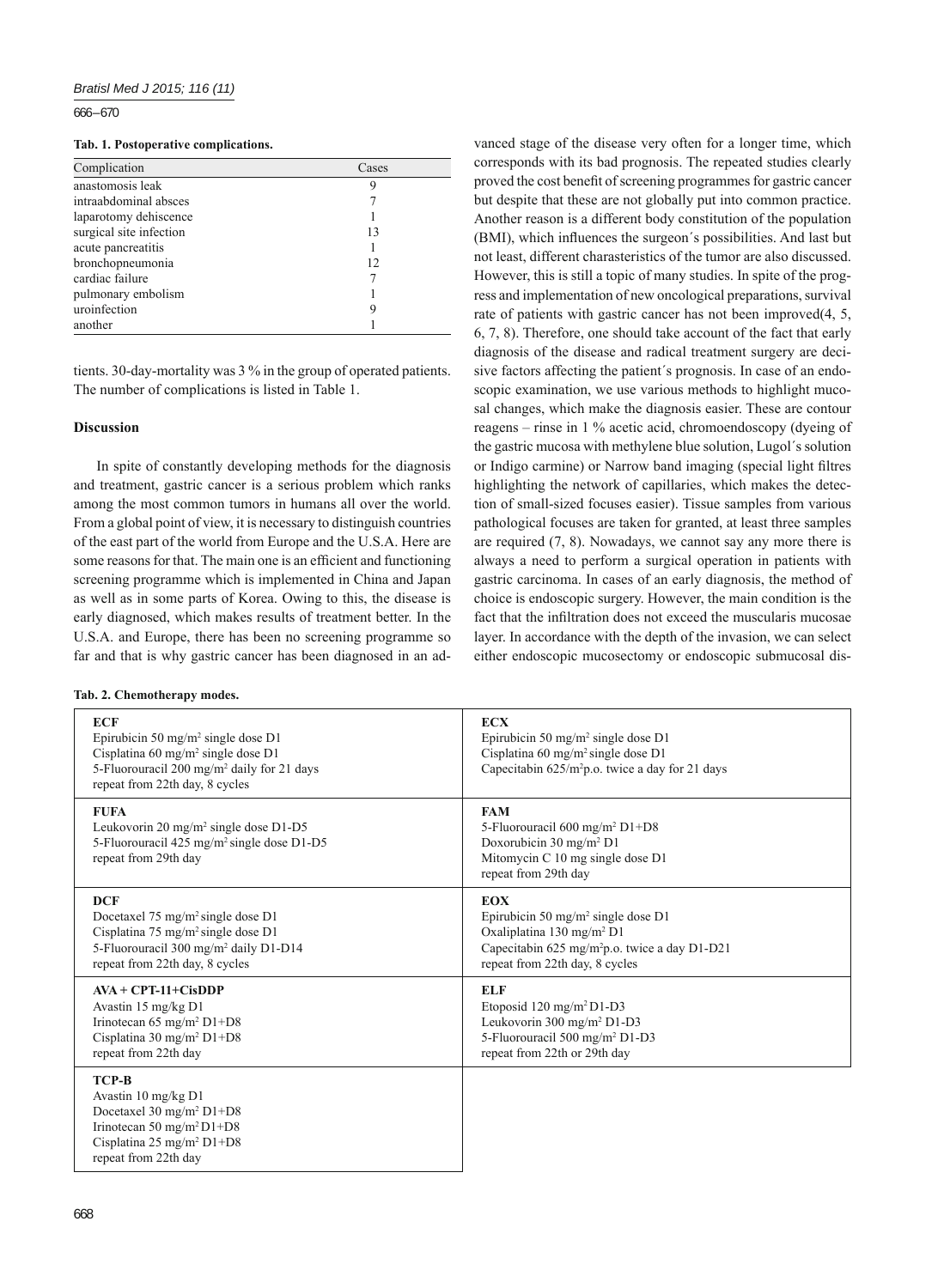section. Sufficient erudition of the performing physician and highquality endoscopic equipment are fundamental prerequisites for the performance of a safe surgery. Nevertheless, we always have to keep the performance of R0 resection in these cases too to be able to consider the surgery radical and thus curable. Each time it is necessary to examine all resection edges in a pathological way so that the tumor infiltration can be excluded. The resected part always has to be fixed to a cork small plate and properly described so that the pathologist can evaluate the resectional edges of the preparation in an appropriate way. Before determining the indication for endoscopic surgery, we have to know the depth of tumor infiltration of the stomach wall and the histological type of the tumor because endoscopic treatment is not recommended in patients with diffuse gastric cancer. The best pieces of information on tumor infiltration of the stomach wall will be provided by using endoscopic ultrasound. Further, it is necessary to exclude distant metastases which are seldomly noticed in early stages of the disease (2, 8, 9, 10, 11). In our country, the diagnosis of early stages of this disease is rare, that is why a minimum number of departments has enough experience with endoscopic treatment. There are more patients with locally advanced carcinoma and distant dissemination of tumor. Due to this fact, radical surgical treatment cannot be performed in most of them. In selected cases, it is possible to indicate the operation connected with palliative resection for a better quality of life. A metallic stent can be inserted in patients with gastric outlet obstruction. Patient´s health state is often bad and so palliative chemotherapy cannot be indicated here, either. Such patient´s survival is short and the quality of life is poor. The only therapeutic alternative is radical surgery achieving R0 resection. Local operability of tumor and the exclusion of distant generalization including peritoneal dissemination are fundamental prerequisites. Nowadays, there are three types of surgery which are chosen according to the localization of the tumor and its histological type. The indication of total gastrectomy is generally recommended in diffuse tumors, whereas in case of tumors of intestinal type, subtotal gastrectomy can be indicated in accordance with the localization, too. Resection of the distal esophagus and cardia is indicated in patients with gastroesophageal junction tumors. In rare and strictly indicated cases, it is possible to perform multivisceral en block resection aiming at achieving

splenectomy, diaphragm resection, resection of the pancreatic cauda, resection of the left lobe of liver and small bowel resection or large bowel resection are taken into consideration. This surgery is ordinarily indicated in young patients with locally advanced carcinoma without distant dissemination whose health state is good because a risk of possible complications is increasing in relation to the extent of surgery. Lymphadenectomy is quite usually recommended to be performed within D1 and D2 compartments, minimum 15 nodes are suggested to be taken and examined. The contribution of routine lymphadenectomy to D3 compartment is a subject of research, this is not recommended under our circumstances yet for it brings an increased risk of complications and does not make the patient´s prognosis better. While indicating the type of surgery, we also take account of the patient´s age, the size of

R0 resection. Current

tumor, associated comorbidities and general state of health. The way of the subsequent digestive tract reconstruction does not affect the patient´s prognosis and is performed in compliance with the surgeon´s experience and the custom and habitual practice of the department. Roux-en-Y reconstruction is used in our republic most often. We always have to bear in mind the fact that the contribution of an indicated surgical performance has to be bigger than its risks (2, 6, 12, 13, 14). At present, oncological systemic therapy is most grounded on the basis of platin derivatives. There are various schemes of therapy (Tab. 2).

There are various modes of the inclusion of systemic therapy in the whole treatment cycle. Adjuvant therapy is mainly used, although some European studies demonstrated the contribution of neoadjuvant therapy too. An effect of personalized biological targeted therapy is also proved by using bevacizumab or trastuzumab, commonly in combination with conventional chemotherapy. Some studies have proven an effect of the administration of mTOR inhibitor (everolim) and EGFR/HER2 blockade (lapatinib, pertuzumab). The effect of this expensive therapy has to be proved, that is why the effect of systemic oncological therapy is still considered to be supporting and has no decisive influence on the patient´s prognosis. In case of gastric carcinoma, radiotherapy has limited significance. Using radiotherapy does not influence survival in a positive way if R0 resection is not achieved (2, 6).

#### **Conclusion**

In spite of improving the diagnositcs as well as therapy possibilities in gastric carcinoma, this is still a serious disease with a bad prognosis. Fortunately, the occurrence of this disease is relatively low in the Czech Republic, in comparison with countries of the Eastern world. So far there has been no screening programme of a high quality which would bring an improvement in diagnostics in early stages of this disease, which appears to be the only possible way how to make therapy results better and to ensure better prognosis. The research of cost benefit ratio of the implementation of the screening programme as well as the implementation of new methods of active searching for patients at risk of gastric carcinoma could be a topic of the next research. Radical surgery is still considered to be the only treatment modality which can lead cure of the patient under optimal conditions. Complex care for patients with gastric carcinoma should be centralized in big centers so that the erudition of the staff could be sufficient and thus top-level care can be provided by up to date medical science could be ensured. The use of specific predictor for therapeutic efect of oncological treatment and use of personalized oncological treatment should be the way how to get better results and long term survival.

#### **References**

**1. Becker HD, Hohenberger W, Junginger T, Schlag PM.** Chirurgická onkologie. Praha: Grada, 2005

- **2. Šimša J et al.** Karcinom žaludku. Praha: Maxdorf, 2012.
- **3. Epidemiologie zhoubných nádorů v ČR.** www.svod.cz.